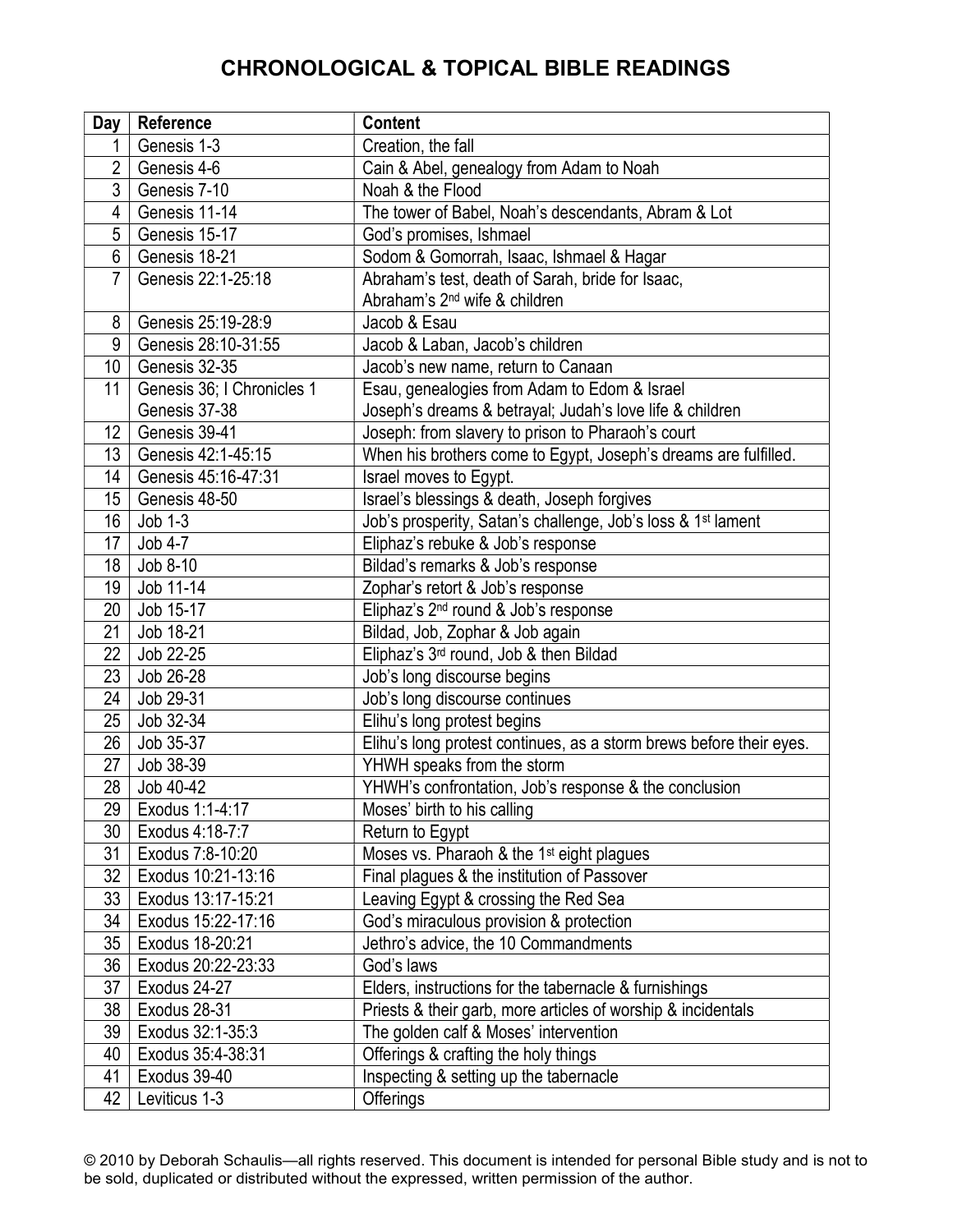| Day | Reference               | <b>Content</b>                                                       |
|-----|-------------------------|----------------------------------------------------------------------|
| 43  | Leviticus 4-7           | Offerings for sin                                                    |
| 44  | Leviticus 8-10          | Aaron's dedication & the death of two sons                           |
| 45  | Leviticus 11-14         | Dietary & health regulations                                         |
| 46  | Leviticus 15-17         | Hygiene, Atonement, blood                                            |
| 47  | Leviticus 18-20         | Social & religious guidelines                                        |
| 48  | Leviticus 21:1-24:9     | Priestly & worship regulations                                       |
| 49  | Leviticus 24:10-27:34   | Blasphemer, Jubilee, blessings & curses, vows                        |
| 50  | Numbers 1-4             | Counting the people & making assignments                             |
| 51  | Numbers 5-8             | More rules, dedicating the altar, the Levites' assignments           |
| 52  | Numbers 9-12            | 2 <sup>nd</sup> Passover, leaving Sinai, complaining & opposition    |
| 53  | Numbers 13-15           | 10+2 spies, Israel's unbelief, Sabbath-breaker                       |
| 54  | Numbers 16-18           | Korah's rebellion, Aaron's rod, priestly rewards                     |
| 55  | Numbers 19-21           | Purification after battle, Moses' sin, Miriam's & Aaron's death, war |
| 56  | Numbers 22-25           | Balaam                                                               |
| 57  | Numbers 26-29           | 2 <sup>nd</sup> census, sacrificial schedule                         |
| 58  | Numbers 30-33           | Vows, dividing the spoils of Midian, land east of the Jordan, review |
| 59  | Numbers 34-36           | Dividing the land, Cities of Refuge, women's inheritance             |
| 60  | Deuteronomy 1-3         | Reviewing their history                                              |
| 61  | Deuteronomy 4-6         | Reviewing the Law                                                    |
| 62  | Deuteronomy 7:1-10:11   | Displacing the inhabitants of Canaan, remembering God, God's         |
|     |                         | grace                                                                |
| 63  | Deuteronomy 10:12-13:18 | <b>Follow God</b>                                                    |
| 64  | Deuteronomy 14:1-16:17  | Religious requirements & festivals                                   |
| 65  | Deuteronomy 16:18-20:20 | Laws & leaders; warfare                                              |
| 66  | Deuteronomy 21-25       | Unsolved murder; civil & domestic laws                               |
| 67  | Deuteronomy 26-28       | Renewing the covenant, blessings & curses                            |
| 68  | Deuteronomy 29:1-31:13  | Moses' exhortation, Joshua's commissioning                           |
| 69  | Deuteronomy 31:14-33:29 | Moses' songs & blessings                                             |
|     | Psalm 90                |                                                                      |
| 70  | Deuteronomy 34          | Moses' view of Canaan & death                                        |
|     | Joshua 1-2              | Joshua assumes leadership, spies in Jericho                          |
| 71  | Joshua 3-6              | Crossing the Jordan, circumcision & the fall of Jericho              |
| 72  | Joshua 7-10             | Achan's sin, defeat of Bethel & Ai, Gibeonite deception & rescue     |
| 73  | Joshua 11-13            | Conquest of Canaan                                                   |
| 74  | Joshua 14-17            | Caleb's inheritance, dividing the land for Judah & Joseph            |
| 75  | Joshua 18-21            | Dividing the land for the seven remaining tribes, cities of refuge,  |
|     |                         | Levite cities                                                        |
| 76  | Joshua 22-24            | Contention between Eastern & Western tribes, Joshua's challenge      |
| 77  | Judges 1-3              | Joshua's generation dies, angel at Bochim, Othniel, Ehud &           |
|     |                         | Shamgar                                                              |
| 78  | Judges 4-5              | Deborah & Barak                                                      |
| 79  | Judges 6-9              | Gideon & his son, Abimelech                                          |
| 80  | Judges 10-12            | Tola, Jair, Jephthah, Ibzan, Elon & Abdon                            |
| 81  | Judges 13-16            | Samson                                                               |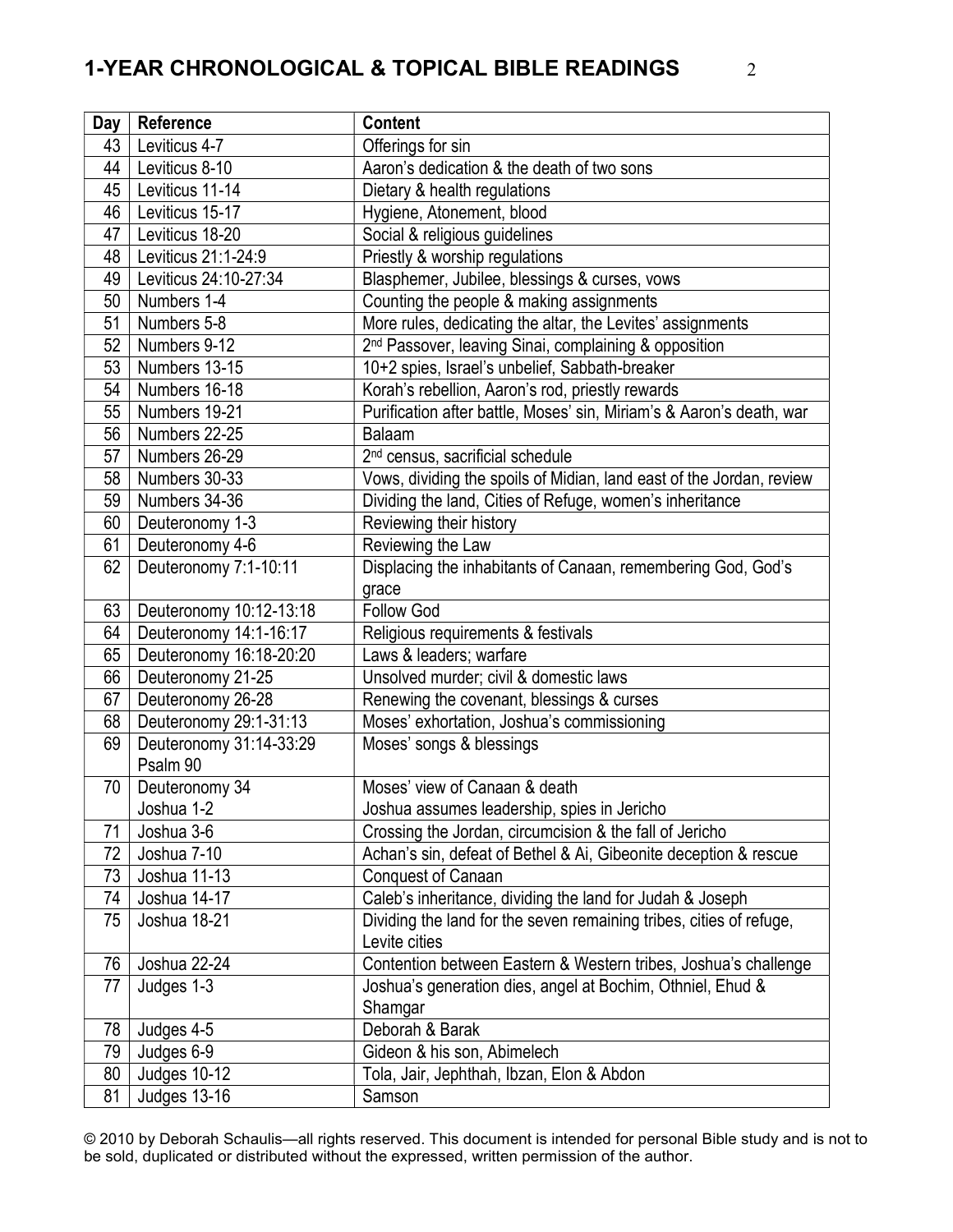| Day | Reference                    | <b>Content</b>                                                                                 |
|-----|------------------------------|------------------------------------------------------------------------------------------------|
| 82  | <b>Judges 17-18</b>          | Micah's idol, the Levite & the Danites                                                         |
| 83  | Judges 19-21                 | A Levite, his concubine & the Benjamite scandal                                                |
| 84  | Ruth                         | Naomi, Ruth & Boaz                                                                             |
| 85  | 1 Samuel $1-3$               | The birth, calling & early ministry of Samuel                                                  |
| 86  | 1 Samuel 4-7                 | Death of Eli & his sons, capture & return of the ark                                           |
| 87  | 1 Samuel 8:1-10:16           | Israel demands a king & Samuel anoints Saul                                                    |
| 88  | 1 Samuel 10:17-12:25         | Saul declared, tested & confirmed as king, Samuel's farewell                                   |
|     |                              | address                                                                                        |
| 89  | 1 Samuel 13-15               | Saul's bad decisions & the Lord's rejection                                                    |
| 90  | 1 Samuel 16-18               | David's anointing, service, defeat of Goliath & friendship w/                                  |
|     | Psalm 23                     | Jonathan; shepherd's song                                                                      |
| 91  | Psalms 8, 19 & 145           | David's praise for God's handiwork                                                             |
| 92  | Psalms 26, 131 & 139         | David's commitment to personal holiness, confidence in his                                     |
|     |                              | integrity & invitation for God to examine him & make him holier still                          |
| 93  | 1 Samuel 19-20               | Saul's jealous rage & Jonathan's intervention                                                  |
|     | Psalms 25 & 59               | David's prayers for deliverance                                                                |
| 94  | 1 Samuel 21                  | David escapes to Nob & then Gath                                                               |
|     | Psalms 56 & 34               | Praise for God's protection in face of his enemies                                             |
| 95  | Psalms 7, 13, 28 & 35        | David's prayers for deliverance in face of accusation & persecution                            |
| 96  | 1 Samuel 22                  | David hides in the cave of Adullam. Saul murders the priests.                                  |
|     | Psalms 142, 57-58 & 52       | Abiathar takes refuge with David.                                                              |
|     |                              | Prayers for refuge & safety; declaration of judgment against                                   |
|     |                              | evildoers                                                                                      |
| 97  | Psalm 64, 70, 86 & 140       | Desperate & needy, David cries for God's help.                                                 |
| 98  | 1 Samuel 23-24               | David saves Keilah; Saul pursues, & David spares his life.                                     |
| 99  | Psalms 54, 63 & 143          | David's prayers for protection & thirsting for God                                             |
| 100 | 1 Samuel 25                  | David, Nabal & Abigail                                                                         |
|     | Psalms 37, 12, 14 & 53       | The folly & downfall of evil & arrogant men                                                    |
| 101 | 1 Samuel 26-27               | David again saves Saul's life, & then joins the Philistines.                                   |
| 102 | Psalms 6, 11, 17 & 141       | David's prayers for deliverance                                                                |
| 103 | 1 Samuel 28-30               | Philistines go to war with Israel. Saul & the medium                                           |
|     |                              | David & his men return to Ziklag & rescue their families.                                      |
| 104 | 1 Samuel 31; 1 Chronicles 10 | Saul's defeat & suicide                                                                        |
|     | 2 Samuel 1                   | David's response to the news of Saul & Jonathan's death                                        |
| 105 | 2 Samuel 2-4                 | David is made king of Judah. Abner crowns Ish-Bosheth king of                                  |
|     |                              | Israel in place of Saul. War between Israel & Judah; murder                                    |
| 106 | 2 Samuel 5:1-10 & 23:8ff     | David is made king of Israel.                                                                  |
|     | 1 Chronicles 11 & 12         | His mighty men & capture of Jerusalem                                                          |
| 107 | 1 Chronicles 13-15           | David's 1 <sup>st</sup> & 2 <sup>nd</sup> attempts to bring the ark to Jerusalem, fighting the |
|     | 2 Samuel 5:11-6:23           | Philistines, building his home & family                                                        |
| 108 | 1 Chronicles 16              | Dedicating the new worship center                                                              |
|     | Psalms 29-30 & 68            | David's songs for the dedication of the temple                                                 |
| 109 | Psalms 27, 122 & 133         | Worship in the tabernacle                                                                      |
|     | Psalms 95 & 100              | Anonymous admonitions to exuberantly worship God                                               |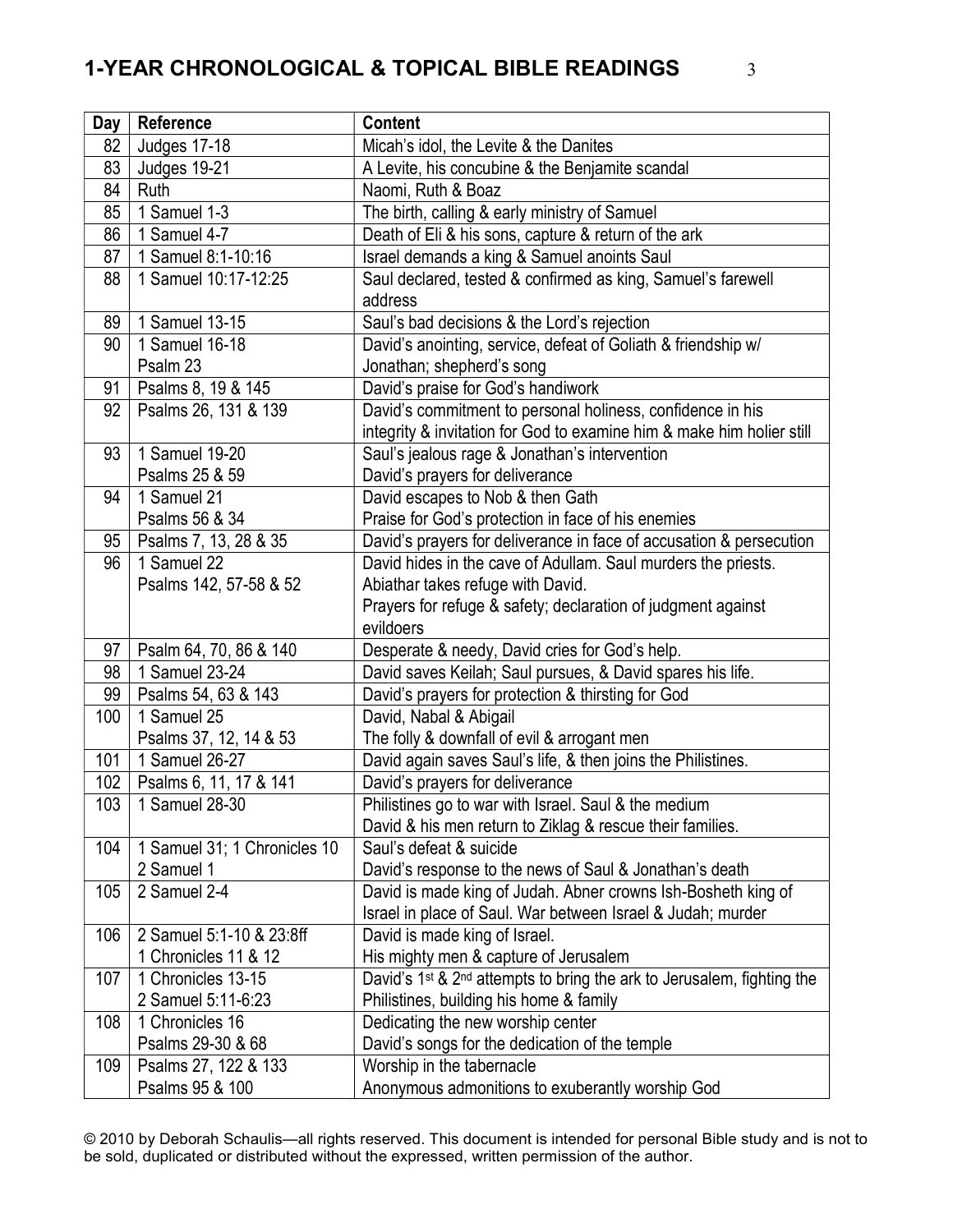| Day | Reference                      | <b>Content</b>                                                        |
|-----|--------------------------------|-----------------------------------------------------------------------|
| 110 | 2 Samuel 7; 1 Chronicles 17    | God's promises to David                                               |
|     | Psalms 21 & 61                 | Thanks for making him king                                            |
| 111 | 2 Samuel 8; 1 Chronicles 18    | David's victories over surrounding nations, his fame, his officials   |
|     | Psalms 60 & 108                | God's help against the Edomites                                       |
| 112 | Psalms 4, 9, 124 & 144         | Thanksgiving for help defeating godless nations                       |
| 113 | 2 Samuel 9                     | David's kindness to Mephibosheth                                      |
|     | Psalms 15, 24 & 101            | Who has access to God                                                 |
| 114 | 2 Samuel 10; 1 Chronicles 19   | David's war against the Ammonites                                     |
| 115 | 2 Samuel 11-12                 | David & Bathsheba, confrontation by Nathan, death of a child, birth   |
|     | 1 Chronicles 20:1-3            | of Solomon, capture of Rabbah                                         |
| 116 | Psalms 32, 38, 39 & 51         | David tells about hiding sin, confession & restoration.               |
| 117 | 2 Samuel 13-14                 | Amnon rapes Tamar. Absalom takes revenge, flees & is brought          |
|     |                                | back to Jerusalem.                                                    |
| 118 | 2 Samuel 15-17                 | Absalom's conspiracy & David's flight                                 |
| 119 | Psalms 41, 55 & 69             | David describes the pain of betrayal.                                 |
| 120 | Psalms 3, 40 & 62              | David's appeal for God's help & protection                            |
| 121 | 2 Samuel 18-19                 | Absalom's death, David's mourning & return to Jerusalem               |
| 122 | Psalms 22, 109-110 & 118       | David's Messianic psalms/prophetic visions of the crucifixion         |
| 123 | 2 Samuel 20                    | Sheba's revolt, Joab murders Amasa                                    |
|     | Psalm 5, 31 & 36               | Appeal for help against rebels                                        |
| 124 | 2 Samuel 21                    | Appeasing the Gibeonites                                              |
|     | 1 Chronicles 20:4-8            | War with the Philistines                                              |
|     | 2 Samuel 22 & Psalm 18         | David's song of deliverance                                           |
| 125 | 2 Samuel 24                    | David's officials, his census of the fighting men & plague            |
|     | 1 Chronicles 21:1-22:1 & 27    | Purchase of the future temple site                                    |
| 126 | Psalms 16, 103 & 138           | The Mercy of God                                                      |
| 127 | 1 Kings 1                      | Adonijah attempts to assume the throne.                               |
|     | 1 Chronicles 22:2ff            | David makes Solomon king & commissions him to build the temple.       |
|     | 1 Chronicles 28:1-29:24        |                                                                       |
| 128 | 1 Chronicles 23-26             | David assigns duties to the Levites                                   |
| 129 | Psalms 47, 81, 98 & 150        | A song of Asaph, one by the "Sons of Korah" & anonymous songs         |
|     |                                | encourage worship with every available instrument.                    |
| 130 | 2 Samuel 23:1-7                | David's final words to encourage the people & his son                 |
|     | Psalm 20 & 65                  | Solomon carries out his father's advice, & establishes his authority. |
|     | 1 Kings 2                      |                                                                       |
|     | 1 Chronicles 29:25ff           |                                                                       |
| 131 | Psalms 45 & 72                 | Songs for Solomon's wedding                                           |
| 132 | Song of Solomon 1-4            | Love poem from Solomon to his bride (probably Abishag), part 1        |
| 133 | Song of Solomon 5-8            | Love poem from Solomon to his bride, part 2                           |
| 134 | 2 Chronicles 1:1-13            | Solomon asks for wisdom & makes a wise ruling.                        |
|     | 1 Kings 3-4                    | The extent of his kingdom & his officials                             |
| 135 | 1 Kings 5<br>2 Chronicles 2    | Solomon's treaty with King Hiram of Tyre                              |
|     |                                | Preparing to build the temple                                         |
| 136 | 1 Kings 6-7 & 2 Chronicles 3-4 | Constructing the Temple & its furnishings, building his palace        |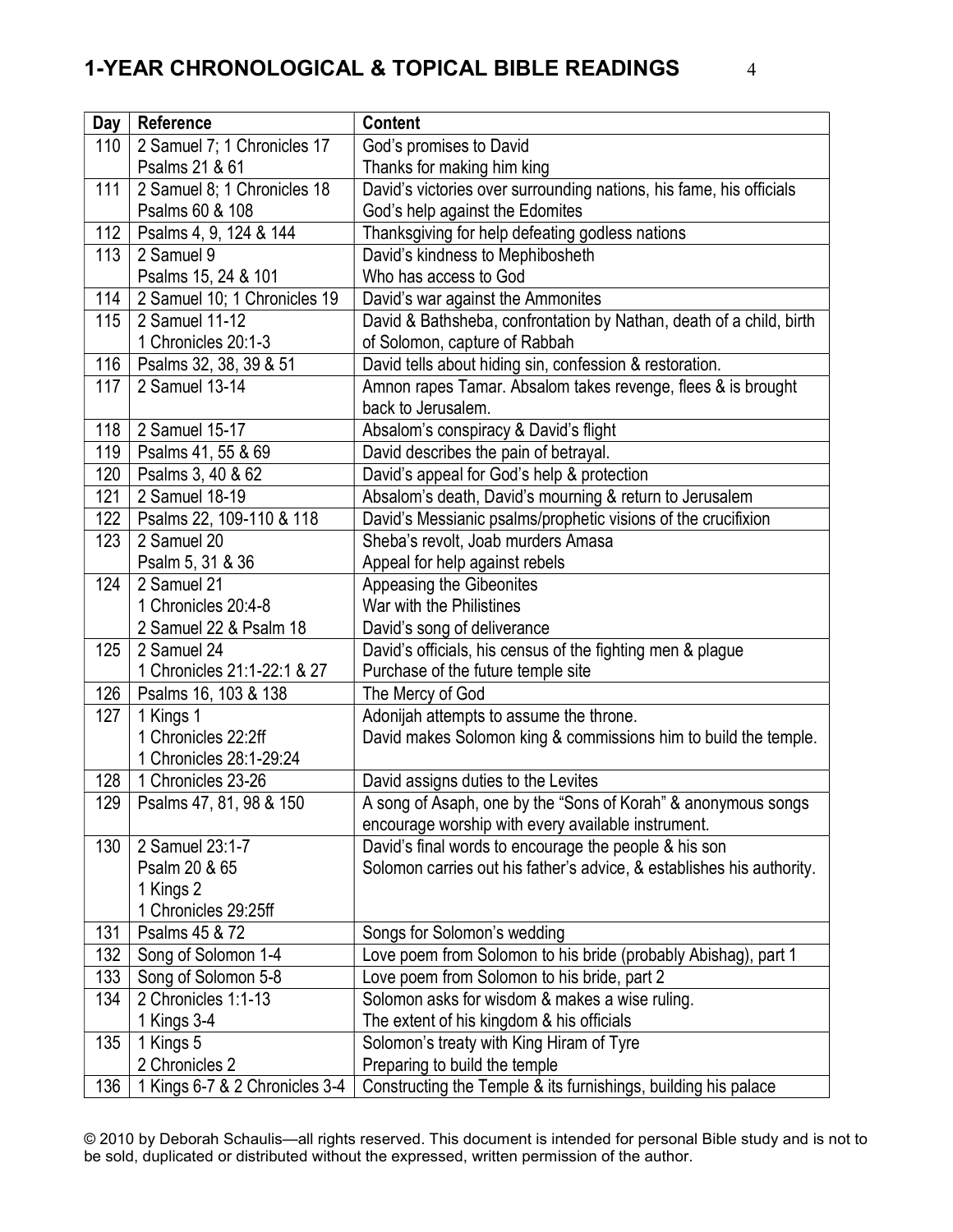| Day | Reference                     | Content                                                             |
|-----|-------------------------------|---------------------------------------------------------------------|
| 137 | 1 Kings 8:1-9:9               | Installing the Ark of the Covenant, dedicating the Temple           |
|     | 2 Chronicles 5-7              | YHWH appears to Solomon.                                            |
| 138 | Psalms 48, 84, 87, 132 & 134  | Songs by the "Sons of Korah" & an anonymous authors, extolling      |
|     |                               | the greatness of God & His temple                                   |
| 139 | Psalms 96, 105, 107 & 136     | Anonymous authors recount what God has done for Israel.             |
| 140 | Psalms 77-78, 106 & 114       | Asaph & anonymous authors' accounts of God's discipline &           |
|     |                               | deliverance of Israel                                               |
| 141 | Psalms 2, 33, 75-76 & 149     | Songs of Asaph & others that God's authority extends to all nations |
| 142 | Psalms 82, 97, 99 & 113       | Songs by Asaph & anonymous authors about God's universal rule       |
| 143 | Psalms 93, 104 & 147-148      | Anonymous songs about God's rule over & care for creation           |
| 144 | Psalms 66-67, 117, 126 & 130  | Anonymous songs about the blessings of God, encouraging             |
|     |                               | everyone to bless Him                                               |
| 145 | Psalms 127-128                | Solomon & an anonymous author tell of the blessings of families.    |
| 146 | Proverbs 1-4                  | Solomon admonishes his sons to love Wisdom.                         |
| 147 | Proverbs 5-7                  | Solomon warns about the pitfalls of adultery.                       |
| 148 | Proverbs 8-10                 | Wisdom personified, contrasting righteous & wicked people           |
| 149 | Proverbs 11-14                | The benefits of living righteously                                  |
| 150 | Proverbs 15-18                | Wise vs. fools                                                      |
| 151 | Proverbs 19:1-22:16           | Wise advice                                                         |
| 152 | Proverbs 22:17-25:28          | Dos & Don'ts for living                                             |
| 153 | Proverbs 26-29                | More wise words about life, etc.                                    |
| 154 | Proverbs 30-31                | Wise words from Agur & Lemuel                                       |
|     |                               | Acrostic poem about a woman of excellence                           |
| 155 | 1 Kings 9:10-11:8             | Solomon enlarges his kingdom. A visit from the Queen of Sheba       |
|     | 2 Chronicles 1:14ff, 8:1-9:28 | Solomon's exploits, acquisitions & compromises                      |
| 156 | Ecclesiastes 1-3              | Solomon's quest for meaning & observations on the futility of life  |
| 157 | Ecclesiastes 4-6              | Money & power                                                       |
| 158 | Ecclesiastes 7-8              | Wisdom & obedience                                                  |
| 159 | Ecclesiastes 9-12             | Make the most of life while you can, but remember God.              |
| 160 | Psalms 1, 49 & 112            | Anonymous psalms comparing the righteous & the wicked               |
| 161 | Psalms 73, 92, 125 & 146      | Songs by Asaph & anonymous authors about the fate of the wicked     |
|     |                               | & the righteous                                                     |
| 162 | 1 Kings 11:9-12:24            | The consequences of Solomon's compromises for himself & his         |
|     | 2 Chronicles 9:29-11:4        | son, Reheboam;10 tribes break away from Judah & Benjamin            |
| 163 | 1 Kings 12:25-14:31           | King Jereboam of Israel, his idolatry & confrontation by prophets   |
|     | 2 Chronicles 11:5-12:16       | Reheboam's corrupt reign, attack by Shishak of Egypt & death        |
| 164 | Psalms 44 & 80                | The "Sons of Korah" & Asaph describe God's contempt for             |
|     |                               | hypocrisy & foretell the abandonment of His people.                 |
| 165 | Psalms 135 & 115              | Anonymous songs about the uselessness of idols                      |
|     | Psalm 83                      | Asaph's imprecatory prayer against the wicked                       |
| 166 | 1 Kings 15:1-15               | Abijah & Asa follow Reheboam as kings of Judah.                     |
|     | 2 Chronicles 13-15            | Continued conflict between them and Jereboam                        |
| 167 | 1 Kings 15:16-16:28           | King Jereboam's dynasty ends when Baasha defeats Nadab.             |
|     | 2 Chronicles 16               | Baasha's son Elah is overthrown by Zimri, who's defeated by Omri.   |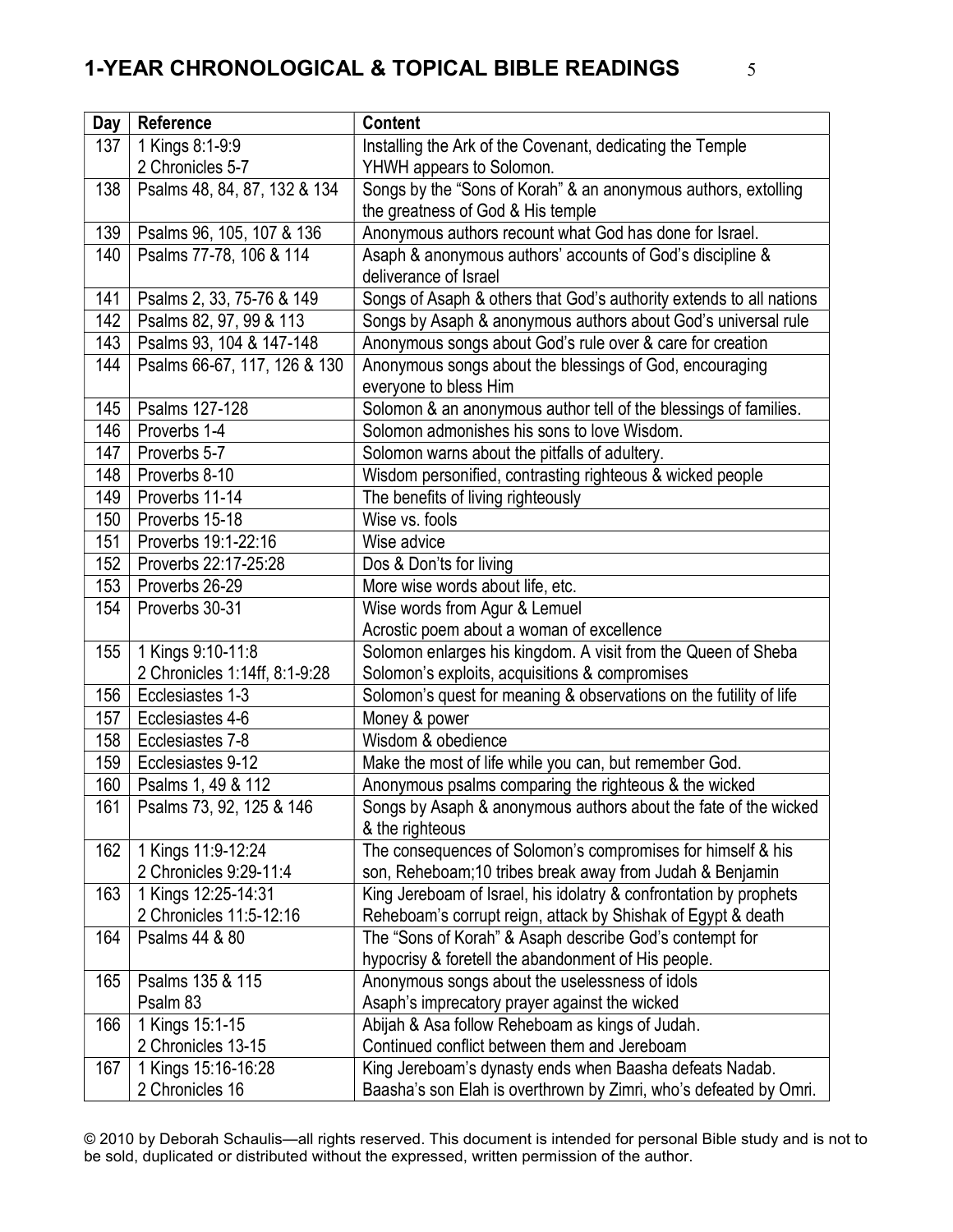| Day        | Reference                          | <b>Content</b>                                                                                                          |
|------------|------------------------------------|-------------------------------------------------------------------------------------------------------------------------|
| 168        | 1 Kings 16:29-19:21                | King Ahab, drought in Israel, Elijah & the widow of Zerephath,                                                          |
|            |                                    | showdown at Mt. Carmel, Elijah's flight from Jezebel & anointing of                                                     |
|            |                                    | Elisha                                                                                                                  |
| 169        | Psalms 46, 71, 91 & 111            | Song by the "Sons of Korah" & anonymous songs concerning our                                                            |
|            |                                    | security in the protection of God                                                                                       |
| 170        | 1 Kings 20-21                      | Ahab vs. Benhadad, Naboth's vineyard                                                                                    |
|            | Psalms 10, 94 & 129                | Anonymous appeals to God for help against oppressors                                                                    |
| 171        | 2 Chronicles 17:1-19:3             | King Ahab of Israel & King Jehoshaphat of Judah                                                                         |
|            | 1 Kings 22:1-40                    | Micaiah foretells Ahab's defeat & death.                                                                                |
| 172        | 1 Kings 22:51-53 & 2 Kings 1       | Elijah & Ahaziah, King of Israel                                                                                        |
|            | 1 Kings 22:41-50                   | King Jehoshaphat's good reign                                                                                           |
|            | 2 Chronicles 19:4-20:37            | Defeating God's enemies without weapons                                                                                 |
| 173        | Psalm 119                          | Anonymous acrostic extolling the merits of God's Law                                                                    |
| 174        | 2 Kings 8:16-24<br>2 Chronicles 21 | The wicked reign & tragic demise of King Jehoram of Judah                                                               |
| 175        | 2 Kings 2-5                        | Elijah is taken to heaven & succeeded by Elisha                                                                         |
|            |                                    | Joram & Jehoshaphat vs. Mesha of Moab                                                                                   |
|            |                                    | Elisha's care for the people of Israel & healing of Naaman                                                              |
| 176        | 2 Kings 6:1-8:15                   | Elisha & the king of Israel vs. the Syrians/Arameans                                                                    |
|            |                                    | Hazael murders Benhadad to become king of Aram.                                                                         |
| 177        | 2 Kings 8:25-10:36                 | King Ahaziah of Judah                                                                                                   |
|            | 2 Chronicles 22:1-9                | Jehu is anointed & seizes the throne of Israel, killing Jezebel & both                                                  |
|            |                                    | royal families.                                                                                                         |
| 178        | 2 Chronicles 22:10-24:27           | Athaliah seizes the throne of Judah, and then is overthrown.                                                            |
|            | 2 Kings 11-12                      | Joash's reign, reforms, rebellion & assassination                                                                       |
| 179        | Joel                               | During a time of disaster & distress, God promises His Spirit &                                                         |
|            |                                    | restoration                                                                                                             |
| 180        | 2 Kings 13-14                      | Jehoahaz, Jehoahash & Jereboam II, kings of Israel; death of                                                            |
|            | 2 Chronicles 25                    | Elisha; King Amaziah of Judah                                                                                           |
| 181<br>182 | Jonah<br>Amos 1-2                  | Jonah's calling, flight, the big fish & Ninevah                                                                         |
|            | Psalm 123                          | Declarations against the enemies of the Jews<br>Dependence on God in face of ridicule                                   |
| 183        | Amos 3-6                           |                                                                                                                         |
| 184        | Amos 7-9                           | God's declaration of judgment against the people of Israel<br>The coming destruction of Israel & a promised restoration |
| 185        | 2 Chronicles 26                    | The rise & downfall of Uzziah (Azariah), king of Judah                                                                  |
|            | 2 Kings 15:1-7 & Isaiah 6          | Isaiah's vision/calling at Uzziah's death                                                                               |
| 186        | Hosea 1-3                          | Hosea & Gomer, prophesy of Israel's punishment & restoration                                                            |
| 187        | Hosea 4-8                          | Charges & judgment against unrepentant Israel                                                                           |
| 188        | Hosea 9:1-11:11                    | Punishment for Israel, God's love                                                                                       |
| 189        | Hosea 11:12-14:9                   | Israel's sin, YHWH's anger; repentance & restoration                                                                    |
| 190        | Psalm 50                           | Asaph's psalm of God's correction of His people                                                                         |
|            | Isaiah 1                           | Intro to Isaiah; YHWH confronts Judah & Jerusalem.                                                                      |
| 191        | Micah 1-3                          | Judgment against Jerusalem, its leaders & false prophets                                                                |
| 192        | Micah 4-7                          | Prophecies regarding the mountain of God, the destruction of                                                            |
|            |                                    | Judah, a ruler from Bethlehem & God's lawsuit                                                                           |
|            |                                    |                                                                                                                         |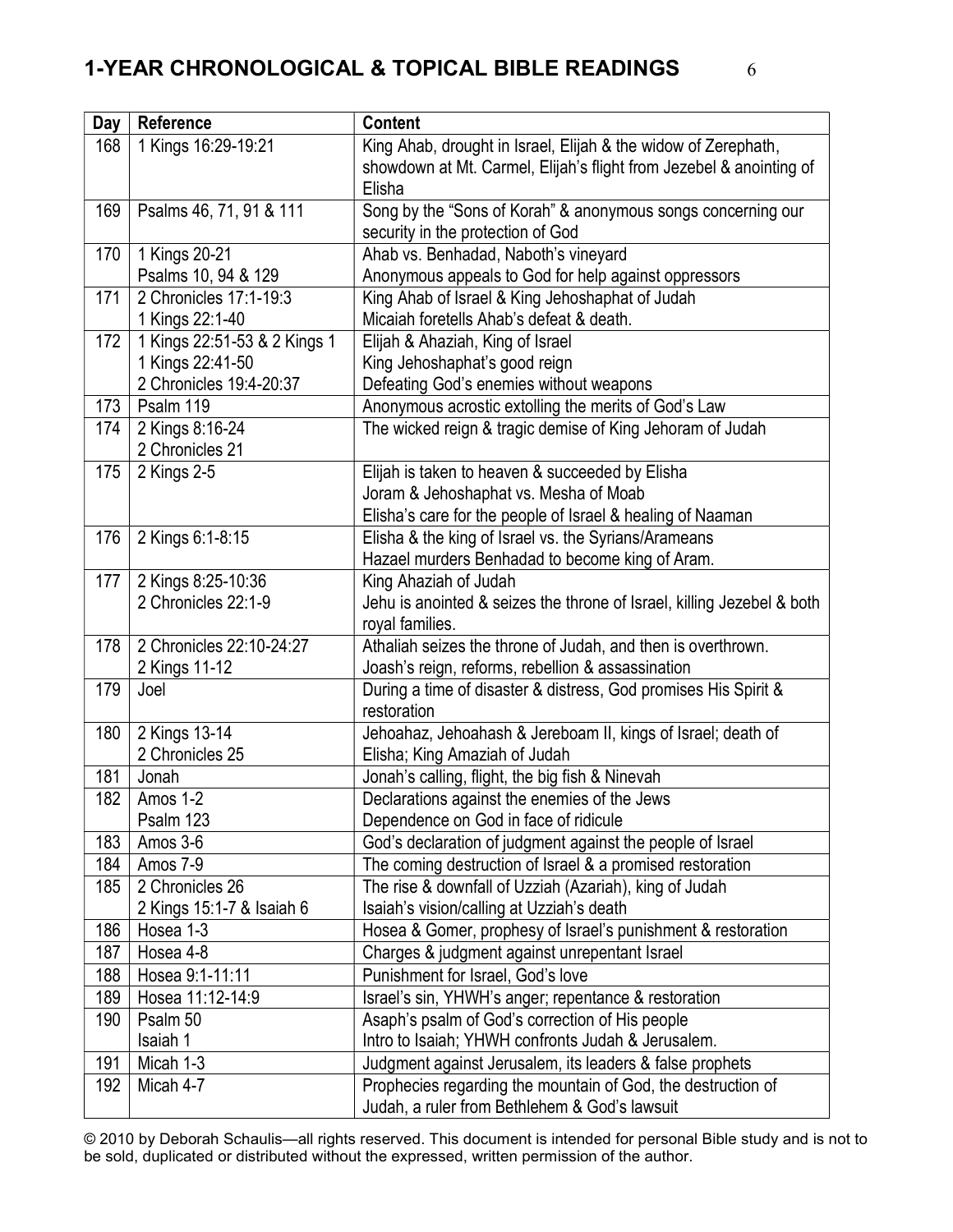| Day | Reference                     | <b>Content</b>                                                     |
|-----|-------------------------------|--------------------------------------------------------------------|
| 193 | Isaiah 2-5                    | Declarations against Judah & Jerusalem                             |
|     |                               | The Branch, God's vineyard                                         |
|     |                               | Israel's guilt, punishment, misery, restoration & praise           |
| 194 | 2 Kings 15:8-16:20            | A rapid succession of kings of Israel-Zechariah, Shallum,          |
|     | 2 Chronicles 27-28            | Menahem, Pekahiah & Pekah; Kings Jotham & Ahaz of Judah;           |
|     | Isaiah 7                      | Ahaz vs. Pekah & the sign of Immanuel                              |
| 195 | Isaiah 8-12                   | Another son of Isaiah, prophesy concerning Assyria, the promised   |
|     |                               | Child & Branch of Jesse, song of praise                            |
| 196 | Isaiah 13:1-14:23 & 21:1-10   | Prophecies against Babylon                                         |
| 197 | Isaiah 14:24-17:14 & 21:11-17 | Prophecies against Assyria, Philistia, Moab, Syria & Edom          |
| 198 | Isaiah 18-20 & 30-31          | Prophecies against Egypt & Cush and those who rely on them         |
| 199 | Isaiah 22-24                  | Prophecies about Jerusalem, Tyre & worldwide destruction           |
| 200 | Isaiah 25-27                  | Songs of praise and promise of deliverance for Israel              |
| 201 | Isaiah 28-29                  | Judgments against Ephraim & Ariel (Jerusalem)                      |
| 202 | Isaiah 32-35                  | The righteous king, judgment against the nations & joy of the      |
|     |                               | redeemed                                                           |
| 203 | 2 Kings 17                    | Hoshea, last king of Israel                                        |
|     | Nahum                         | Defeat by Assyria & resettling of the land of Israel by foreigners |
|     |                               | An oracle against Ninevah, the capital of Syria                    |
| 204 | 2 Kings 18:1-16               | Hezekiah's good reign & reforms                                    |
|     | 2 Chronicles 29-31            |                                                                    |
| 205 | 2 Kings 18:17-19:37           | Sennacharib's invasion of Jerusalem, Hezekiah's prayer, Isaiah's   |
|     | 2 Chronicles 32:1-23          | reassurance & Sennacharib's defeat & death                         |
|     | Isaiah 36-37                  |                                                                    |
| 206 | 2 Kings 20                    | Hezekiah's illness & healing                                       |
|     | 2 Chronicles 32:24ff          | Envoys from Babylon                                                |
|     | Isaiah 38-39                  | Isaiah's prophecy of doom because of Hezekiah's showing off        |
| 207 | Isaiah 40:1-44:23             | God's superiority over man-made idols                              |
|     |                               | The Shepherd of Israel, Servant of YHWH                            |
|     |                               | Promises to strengthen, restore & re-gather the Jews               |
| 208 | Isaiah 44:24-45:25            | God's divine calling for Cyrus, the future king of Persia          |
| 209 | Isaiah 46-48                  | False gods of Babylon & that empire's fall                         |
|     |                               | God's warning for the Jews to forsake the gods of Babylon & flee   |
| 210 | Isaiah 49-50                  | Contrasting Israel's obstinacy & God's Servant's obedience         |
| 211 | Isaiah 51-53                  | God's wrath will be poured out on His suffering Servant, so Israel |
|     |                               | can be forgiven & restored.                                        |
| 212 | Isaiah 54-55                  | God promises to reclaim His forsaken bride & restore her to her    |
|     |                               | former glory.                                                      |
| 213 | Isaiah 56-59                  | Accusation against the wicked; comfort for the contrite            |
| 214 | Isaiah 60-62                  | True fasting; sin, confession & redemption                         |
| 215 |                               | Rebuilding Zion, God's favor & her new name                        |
|     | Isaiah 63-66                  | God's vengeance & judgment; salvation; new heavens & earth         |
| 216 | 2 Kings 21 & 2 Chronicles 33  | Manasseh, wicked king of Judah, & his son Amon                     |
| 217 | Psalms 42-43 & 120-121        | Songs by the "Sons of Korah" & anonymous authors yearning for      |
|     |                               | God & comfort                                                      |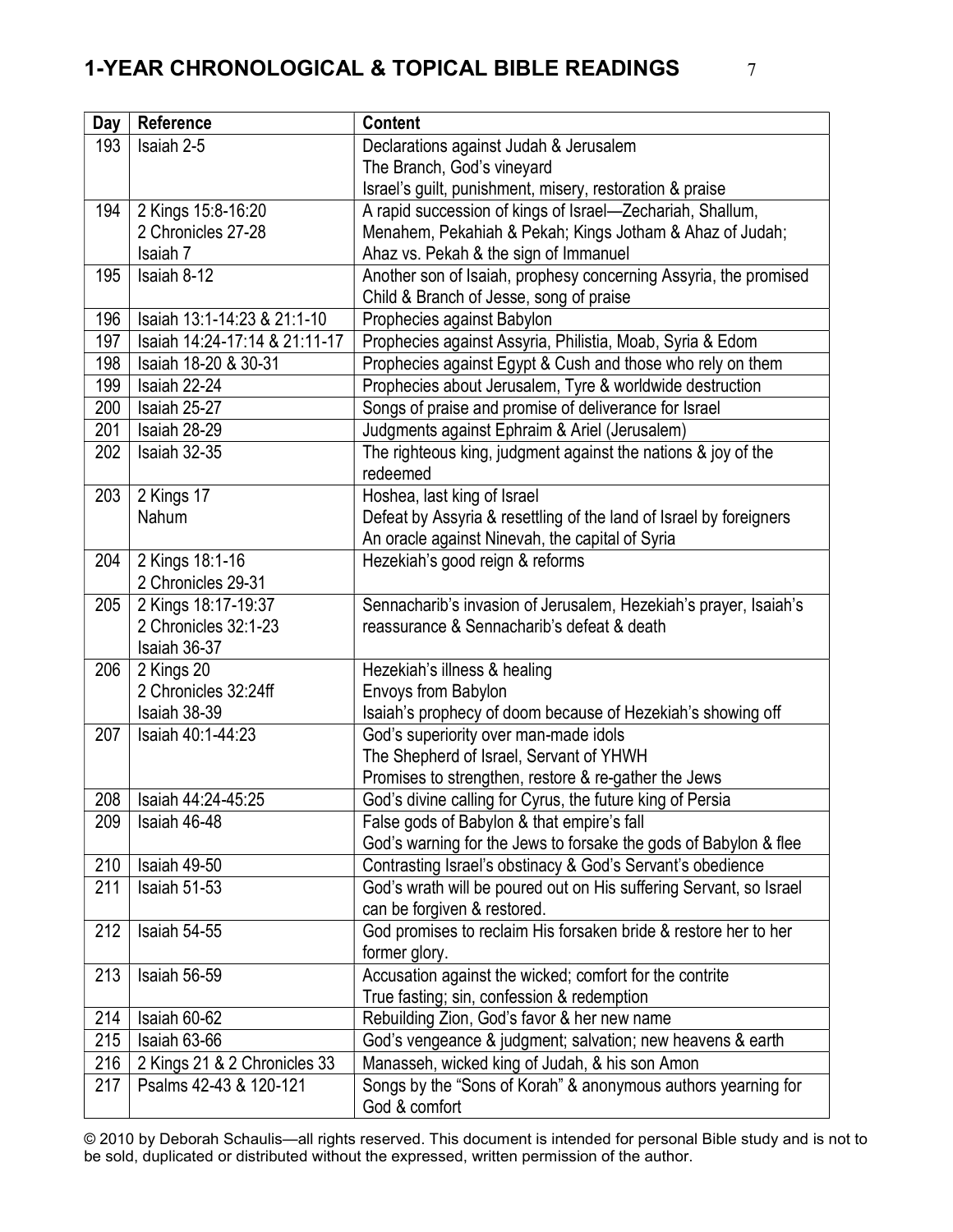| <b>Day</b> | Reference                    | <b>Content</b>                                                       |
|------------|------------------------------|----------------------------------------------------------------------|
| 218        | 2 Kings 22 & 2 Chronicles 34 | King Josiah & the scroll                                             |
| 219        | Zephaniah                    | The "Day of the Lord"; Israel's punishment & restoration             |
| 220        | Jeremiah 1:1-3:5             | Jeremiah's calling & commission by YHWH; Israel's apostasy           |
| 221        | Jeremiah 3:6-6:30            | Judah & Jerusalem's treachery & its consequences                     |
| 222        | Jeremiah 7-9                 | Coming invasion & destruction                                        |
| 223        | Habakkuk                     | Dialog between Habakkuk & God about injustice & God's remedy         |
| 224        | Jeremiah 10-13               | False gods vs. the God                                               |
|            |                              | Jeremiah is forbidden to pray for his people                         |
|            |                              | The prophet's complaint; strange illustrations                       |
| 225        | Jeremiah 14-17               | Jeremiah's conversations with God                                    |
|            |                              | The prophet is forbidden to marry or celebrate with others.          |
| 226        | 2 Kings 23:1-30              | Josiah's reforms; the great Passover feast                           |
|            | 2 Chronicles 35              | Josiah's foolish war with Pharaoh Necho & the king's death           |
| 227        | 2 Kings 23:31-24:7           | Josiah's sons, Jehoahaz & Jehoiakim (originally Eliakim) reign.      |
|            | 2 Chronicles 36:1-8          | Jeremiah's declarations against Josiah's corrupt descendants         |
|            | Jeremiah 22 & 26             | His 1 <sup>st</sup> arrest & defense                                 |
| 228        | Jeremiah 25                  | Israel's 70-year exile; the cup of God's wrath against the nations   |
|            | Jeremiah 46-47               | Reassurance to Israel; prophecies against Egypt & Philistia          |
| 229        | Jeremiah 48:1-49:33          | Prophecies against Moab, Ammon, Edom, Syria, Kedar & Hazor           |
|            | Obadiah                      | More about the destruction of Edom through the prophet, Obadiah      |
| 230        | Jeremiah 50:1-51:58          | Prophecies against Babylon                                           |
| 231        | Jeremiah 35-36 & 45          | The temperate Rechabites                                             |
|            |                              | Jeremiah dictates to Baruch; Baruch reads the scroll in public.      |
|            |                              | Scribes read to King Jehoiakim, who destroys the scroll.             |
|            |                              | God's assurances to Baruch                                           |
| 232        | Daniel 1-4                   | Daniel & his friends during early years of Nebuchadnezzar's reign    |
| 233        | 2 Chronicles 36:9-10         | Jehoiachin's brief reign                                             |
|            | 2 Kings 24:8-17              | Nebuchadnezar's 1 <sup>st</sup> invasion & deportation of the Jews   |
|            | Jeremiah 24 & 29             | Jeremiah's vision of good & bad figs & a letter to the captives      |
| 234        | 2 Chronicles 36:11-14        | Zedekiah begins to reign.                                            |
|            | 2 Kings 24:18-20             | "The yoke of Babylon"—Jeremiah's early prophecies to Zedekiah &      |
|            | Jeremiah 27-28 & 23          | his officials; false prophets                                        |
|            | Jeremiah 49:34ff & 51:59ff   | The destruction of Persia (Elam) & Babylon                           |
| 235        | Ezekiel 1-3                  | Ezekiel's vision of the glory of God & His angelic escort            |
|            |                              | The prophet & the scroll; God's calling as Israel's watchman         |
| 236        | Ezekiel 4-7                  | Ezekiel enacts the siege & destruction of Jerusalem                  |
|            |                              | God's declarations against idolatrous Judah                          |
| 237        | Ezekiel 8-11                 | Ezekiel's vision of the Jewish leaders' idolatry at the temple & the |
|            |                              | departure of the glory of God; promise of Israel's restoration       |
| 238        | Ezekiel 12-14                | Dramatization of the exile                                           |
|            |                              | Condemnation of false prophets & corrupt elders                      |
| 239        | Ezekiel 15-17                | Parables of the vine, an adulterous wife & eagles                    |
| 240        | Ezekiel 18-21                | Personal responsibility for sin; lament for Israel's princes         |
|            |                              | Israel's rebellion, rejection & restoration                          |
|            |                              | Judgments against sinful Jews: Fire in the Negev; sword of YHWH      |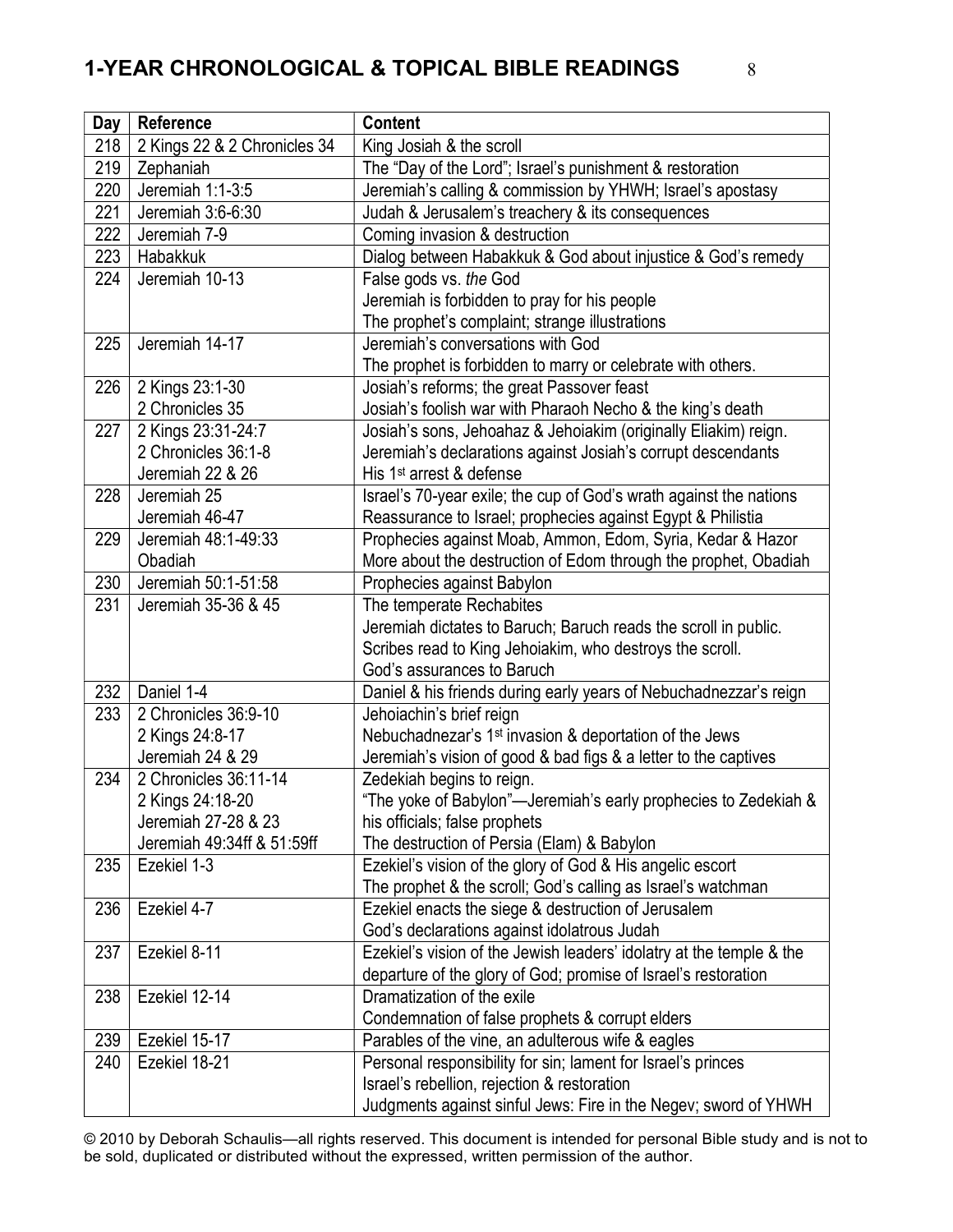| <b>Day</b> | Reference             | <b>Content</b>                                                                                                         |
|------------|-----------------------|------------------------------------------------------------------------------------------------------------------------|
| 241        | Jeremiah 18-21        | The prophet & the potter; warnings to Zedekiah & the people                                                            |
|            |                       | Pashhur imprisons & releases Jeremiah                                                                                  |
| 242        | Ezekiel 22-24         | Parables of a smelter's furnace, immoral sisters & a boiling pot                                                       |
| 243        | Jeremiah 30-33        | Restoration predicted                                                                                                  |
|            |                       | Jeremiah purchases the potter's field.                                                                                 |
| 244        | Jeremiah 34 & 37-38   | Jeremiah warns of Zedekiah's impending doom, is imprisoned                                                             |
|            |                       | again, put into a cistern & then rescued.                                                                              |
| 245        | Ezekiel 29-32         | Ezekiel's visions over several years concerning Egypt & Pharaoh                                                        |
| 246        | Ezekiel 25-28         | Ezekiel's prophecies against Ammon, Moab, Edom, Tyre & Sidon                                                           |
|            |                       | Tyre's ruler portrayed as Lucifer                                                                                      |
| 247        | 2 Chronicles 36:15-21 | Nebuchadnezzar's defeat, capture & sentence of Zedekiah                                                                |
|            | Jeremiah 52:1-30      | The destruction of Jerusalem & deportation of the Jews                                                                 |
|            | 2 Kings 25:1-21       |                                                                                                                        |
| 248        | Lamentations          | Jeremiah's dirge over Jerusalem                                                                                        |
| 249        | Psalms 74, 79, 89     | Asaph & Ethan the Ezrahite foretell the fall of Jerusalem.                                                             |
|            | Psalm 137             | Captive Israelites mourn the destruction of Jerusalem.                                                                 |
| 250        | Ezekiel 33-35         | Ezekiel's instructions as watchman over Israel                                                                         |
|            |                       | News of the fall of Jerusalem                                                                                          |
|            |                       | Prophecies against corrupt shepherds & Edom for exploiting Jews                                                        |
| 251        | Jeremiah 39-41        | Gedeliah is appointed governor over Judah & then assassinated.                                                         |
|            | 2 Kings 25:22-26      |                                                                                                                        |
| 252        | Jeremiah 42-44        | Remaining Jews flee to Egypt, against Jeremiah's counsel to stay                                                       |
| 253        | Ezekiel 36-39         | Restoration of Israel & the valley of dry bones                                                                        |
|            |                       | Gog & Magog defeated & disposed of                                                                                     |
| 254        | Psalms 85 & 102       | Song by the "Sons of Korah" & anonymous lament appealing for                                                           |
|            |                       | God to restore the temple & the fortunes of His people                                                                 |
|            | Psalms 88 & 116       | Heman the Ezrahite & an anonymous author sing about being in                                                           |
|            |                       | the pits & God's rescue.                                                                                               |
| 255        | Ezekiel 40-43         | The new temple & return of God's glory to Jerusalem                                                                    |
| 256        | Ezekiel 44-46         | The Prince, the priests, sacrifices & instructions                                                                     |
| 257        | Ezekiel 47-48         | A life-giving river; dimensions & division of the land                                                                 |
| 258        | 2 Kings 25:27-30      | King Jehoiachin's release from prison by King Evil-Merodach                                                            |
|            | Jeremiah 52:31-34     | Daniel's visions during Belshazzar's reign; a fatal feast                                                              |
|            | Daniel 7-8 & 5        | Daniel in the lions' den                                                                                               |
| 259        | Daniel 6 & 9-12       |                                                                                                                        |
|            |                       | Daniel's prayer for the restoration of the Jews to their land                                                          |
| 260        | 2 Chronicles 36:22-23 | Visions during the reigns of Cyrus the Persian & Darius the Mede<br>Cyrus the Great's decree to rebuild the temple     |
|            | Ezra 1-3              |                                                                                                                        |
| 261        | 1 Chronicles 2-5      | Return of the exiles & beginning to rebuild the temple<br>Genealogies of Judah, Simeon, Reuben, Gad & Manasseh         |
| 262        | 1 Chronicles 6-9      |                                                                                                                        |
|            |                       | Genealogies of Levi, Issachar, Benjamin, Naphtali, the rest of<br>Manasseh, Ephraim & Asher; returnees after the exile |
| 263        | Ezra 4                | Enemies of the Jews contact Ahasuerus (Cyaxeres the Mede) &                                                            |
|            | Hagai                 | get Artexerxes (Pseudo-Smerdis) to halt temple construction.                                                           |
|            |                       |                                                                                                                        |
|            | Zechariah 1:1-6       | YHWH encourages the Jews through Hagai & Zechariah.                                                                    |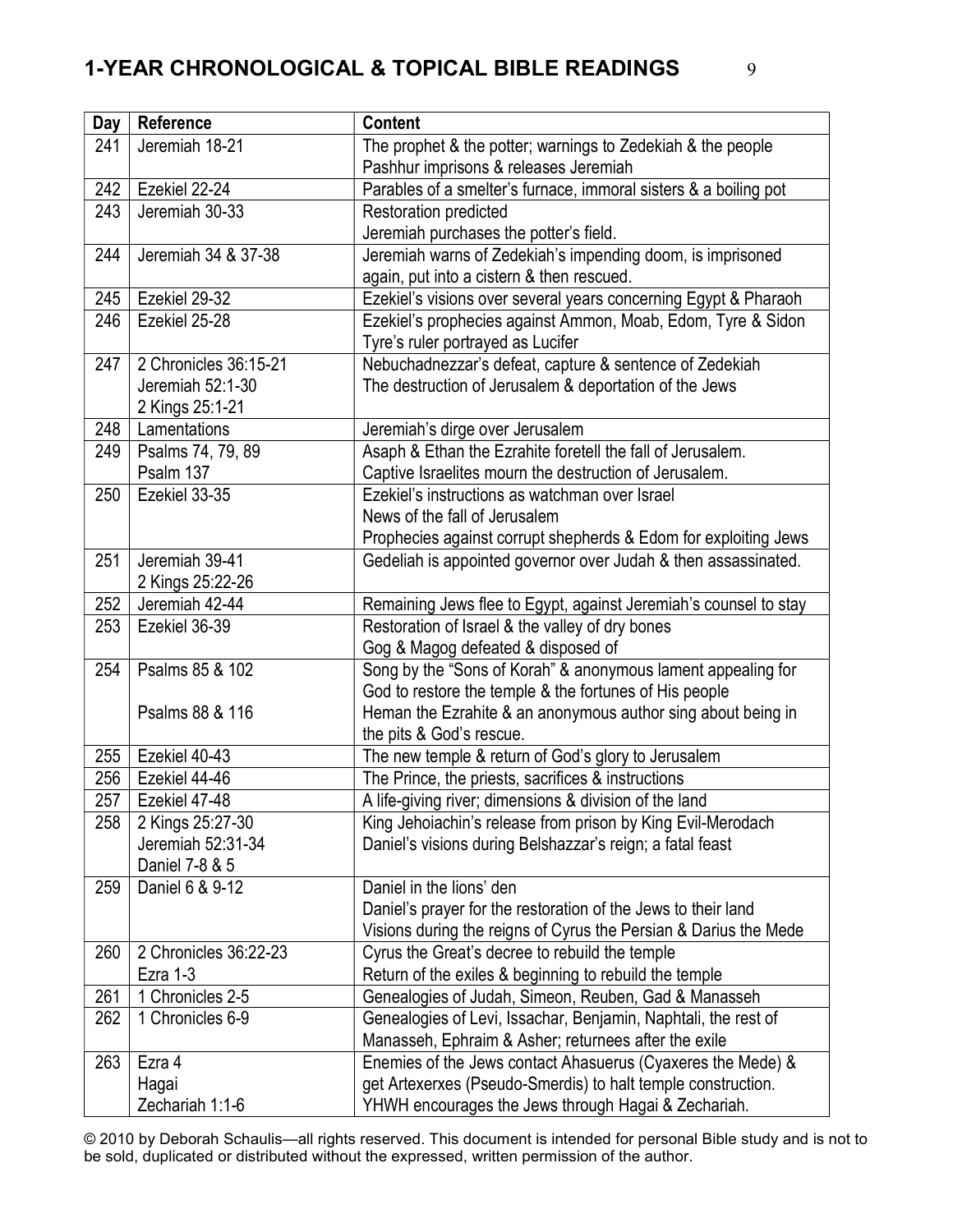| Day | Reference                                   | <b>Content</b>                                                            |
|-----|---------------------------------------------|---------------------------------------------------------------------------|
| 264 | Ezra 5-6                                    | The people begin to rebuild, referring to Cyrus' decree.                  |
|     |                                             | After Darius' librarians find it, he orders a halt to the opposition.     |
| 265 | Zechariah 1:7-2:13                          | Visions of the man among the myrtles, 4 horns & 4 craftsmen, &            |
|     |                                             | the measurement of Jerusalem                                              |
| 266 | Zechariah 3-6                               | Encouragement for Joshua the priest & Zerubbabel the governor             |
|     |                                             | Visions of a lamp stand w/ 2 olive trees, the flying scroll,              |
|     |                                             | Wickedness w/ her attendants & 4 chariots                                 |
| 267 | Zechariah 7-10                              | Facetious & genuine fasting; judgment against Zion's enemies              |
|     |                                             | The coming King brings restoration.                                       |
| 268 | Zechariah 11-14                             | Confronting Judah's shepherds-wicked leaders                              |
|     |                                             | Mourning for the One who was pierced                                      |
|     |                                             | Cleansing the land; victorious reign of YHWH                              |
| 269 | Esther 1-2                                  | Ahasuerus (Xerxes I) replaces Queen Vashti with Esther.                   |
|     |                                             | Mordecai uncovers & reveals an assassination plot.                        |
| 270 | Esther 3-6                                  | The plot of Haman to exterminate the Jews                                 |
|     |                                             | Esther's fast, courageous appearance & feast                              |
|     |                                             | Mordecai's honor at Haman's expense                                       |
| 271 | Esther 7-10                                 | Haman's plot is exposed & he is executed.                                 |
|     |                                             | Esther & Mordecai turn the tables & establish the feast of Purim.         |
| 272 | <b>Ezra 7-10</b>                            | Ezra & other Levites come to Jerusalem, as authorized by                  |
|     |                                             | Artaxerxes (Longimanus), & make reforms.                                  |
| 273 | Nehemiah 1-3                                | Nehemiah gets permission from Artexerxes to rebuild the wall.             |
| 274 | Nehemiah 4-7                                | The wall is rebuilt & the people return, in spite of opposition.          |
| 275 | Nehemiah 8-10                               | The people's response to the Law, sending away foreign wives              |
| 276 | Nehemiah 11-13                              | Populating Jerusalem & dedicating the wall; Nehemiah's reforms            |
| 277 | Malachi                                     | A loving God confronts His people, preparing them for His coming.         |
| 278 | Luke 1 & Matthew 1                          | Angelic announcements of John's & Jesus' conception                       |
|     | Luke 2:1-38 & Matthew 2                     | Jesus' birth, the shepherds' visit, dedication at the temple, wise        |
|     | Luke 2:39-52                                | men's visit & flight to Egypt; young Jesus at the temple                  |
| 279 | John 1:1-28, Matthew 3,                     | Jesus' baptism                                                            |
|     | Mark 1:1-11 & Luke 3                        |                                                                           |
| 280 | Mark 1:12-13, Luke 4:1-13<br>Matthew 4:1-11 | Jesus' 40-day fast & temptation by the devil                              |
| 281 | John 1:29--4:45                             | Jesus' 1 <sup>st</sup> disciples: Andrew, John, Peter, Philip & Nathaniel |
|     |                                             | Jesus turns water into wine at a wedding in Cana of Galilee.              |
|     |                                             | During Passover, Jesus cleanses the temple.                               |
|     |                                             | Encounters with Nicodemus & a Samaritan woman                             |
| 282 | John 4:46-54                                | Jesus returns to Galilee, where He is received with enthusiasm.           |
|     | Luke 5:1-11                                 | In Cana, Jesus heals the son of a government official.                    |
|     | Mark 1:14-20                                | While preaching at the sea of Galilee, Jesus invites Peter, Andrew,       |
|     | Matthew 4:12-25                             | James & John to become "fishers of men."                                  |
| 283 | Matthew 5-7                                 | The Sermon on the Mount, according to Matthew                             |
| 284 | Luke 6:17ff, 11:1-13 & 33-36,               | Some of the same material as the Sermon on the Mount dispersed            |
|     | 12:13-34                                    | throughout Luke's Gospel                                                  |
|     |                                             |                                                                           |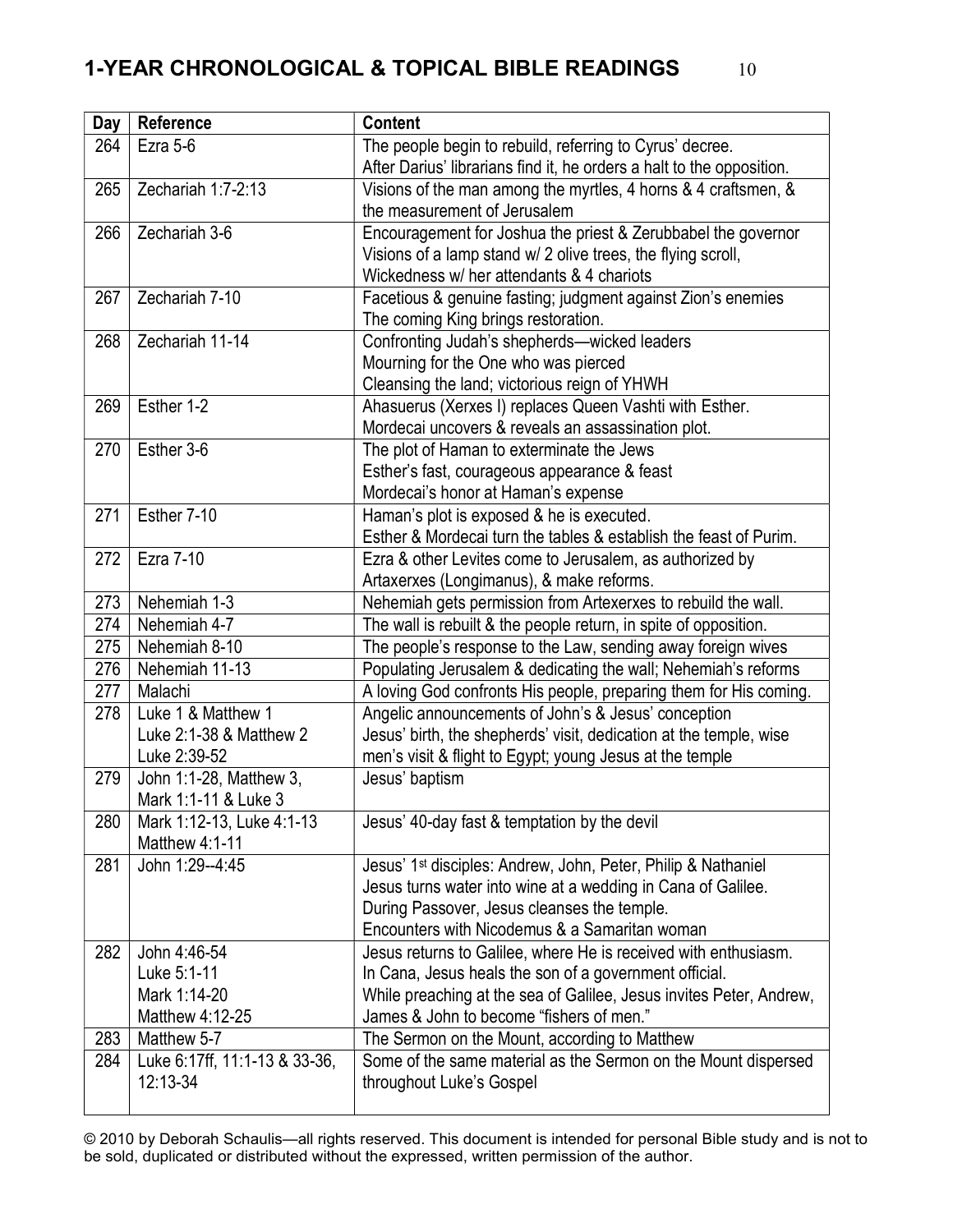| Day | <b>Reference</b>                                  | <b>Content</b>                                                                                                                   |
|-----|---------------------------------------------------|----------------------------------------------------------------------------------------------------------------------------------|
| 285 | Luke 4:31-44, 5:12-16, 7:1-17                     | At Capernaum, Jesus delivers a man at the synagogue. He heals a                                                                  |
|     | & 36ff; Mark 1:21-45;                             | leper, a Centurian's servant, Peter's mother-in-law & others.                                                                    |
|     | Matthew 8:1-17                                    | A dead man is raised in Nain; a 'sinful woman' is forgiven.                                                                      |
| 286 | Matthew 8:18ff                                    | The cost of discipleship                                                                                                         |
|     | Mark 4:35-5:20                                    | Jesus calms the sea, & then delivers demon-possessed men in                                                                      |
|     | Luke 9:57-62, 14:25ff, 8:22-39                    | territory of the Garasenes.                                                                                                      |
| 287 | Matthew 9:1-17                                    | When He returns to the other side of the Sea of Galilee, Jesus                                                                   |
|     | Mark 2:1-22                                       | forgives & heals a paralyzed man. He calls Matthew/Levi & is                                                                     |
|     | Luke 5:17ff                                       | criticized for eating w/ 'tax collectors & sinners.' John's disciples &                                                          |
|     |                                                   | the Pharisees question Him about fasting.                                                                                        |
| 288 | Luke 8:40ff                                       | Healing of the woman with the chronic bleeding problem, Jairus'                                                                  |
|     | Mark 5:21-43                                      | daughter, blind men & a demonized man                                                                                            |
|     | Matthew 9:18-34                                   |                                                                                                                                  |
| 289 | Luke 6:12-16, 7:18-35, 9:1-6,                     | Jesus names & sends out the 12 disciples & later the 70.                                                                         |
|     | 10:1-24, 12:2-12 & 49-53<br>Mark 3:13-19 & 6:7-13 | John, in prison, sends messengers to Jesus.                                                                                      |
|     | Matthew 9:35-11:30                                | Woes against unrepentant cities.                                                                                                 |
| 290 | John 5                                            | Jesus returns to Jerusalem for another Passover, where He heals a                                                                |
|     | Matthew 12:1-14                                   | lame man at the pool of Bethesda, then deals w/ Jewish critics.                                                                  |
|     | Mark 2:23-3:6                                     | The disciples pick grain; Jesus is Lord of the Sabbath.                                                                          |
|     | Luke 6:1-11                                       | Healing the man with a withered hand                                                                                             |
| 291 | Matthew 12:15ff                                   | Jesus heals & delivers.                                                                                                          |
|     | Mark 3:7-12 & 20ff                                | Jews say He's working with Beelzebul; His family thinks He's crazy.                                                              |
|     | Luke 6:17-19; 8:19-21 &                           |                                                                                                                                  |
|     | $11:14-32$                                        |                                                                                                                                  |
| 292 | Mark 4:1-34; Matthew 13:1-52                      | Jesus teaches about the kingdom of heaven in parables-using                                                                      |
|     | Luke 8:1-18 & 13:18-21                            | farmers, seeds, lamps, salt, weeds, yeast, treasures & fish.                                                                     |
| 293 | Matthew 13:53-14:36                               | Jesus is rejected in Nazareth.                                                                                                   |
|     | Mark 6:1-6 & 14-56                                | John's death is recounted.                                                                                                       |
|     | Luke 4:14-30 & 9:7-17                             | Jesus feeds 5000+ with a few loaves & fish.                                                                                      |
|     | John 6:1-21                                       | Jesus walks on water & challenges Peter to join Him.                                                                             |
| 294 | John 6:22-7:1                                     | Jesus shakes up the Jews with His Bread of Life teaching.                                                                        |
|     | Matthew 15:1-31                                   | Jesus confronts the Jewish leaders about hypocritical practices.                                                                 |
|     | Mark 7 & Luke 11:37ff                             | Faith of the Canaanite woman; healing a deaf & dumb man                                                                          |
| 295 | Matthew 15:32-16:28                               | Jesus feeds 4000+ with a few loaves & fish.                                                                                      |
|     | Mark 8:1-9:1                                      | When a sign is demanded, Jesus refuses & warns against the                                                                       |
|     | Luke 12:1 & 9:18-27                               | 'yeast of the Pharisees.'                                                                                                        |
|     |                                                   | Peter declares that Jesus is Messiah.                                                                                            |
| 296 | Matthew 17                                        | Jesus foretells His death & rebukes Satan when Peter objects.<br>The transfiguration, a demonized boy & miraculous provision for |
|     | Mark 9:2-32                                       | paying the temple tax                                                                                                            |
|     | Luke 9:28-45                                      |                                                                                                                                  |
| 297 | Matthew 18                                        | Greatness in God's kingdom & forgiveness; our responsibility to                                                                  |
|     | Mark 9:33ff                                       | others; dealing with competition & opposition                                                                                    |
|     |                                                   |                                                                                                                                  |
|     | Luke 9:46-56, 15 & 17:1-4                         | Parables of lost sheep, coins & sons                                                                                             |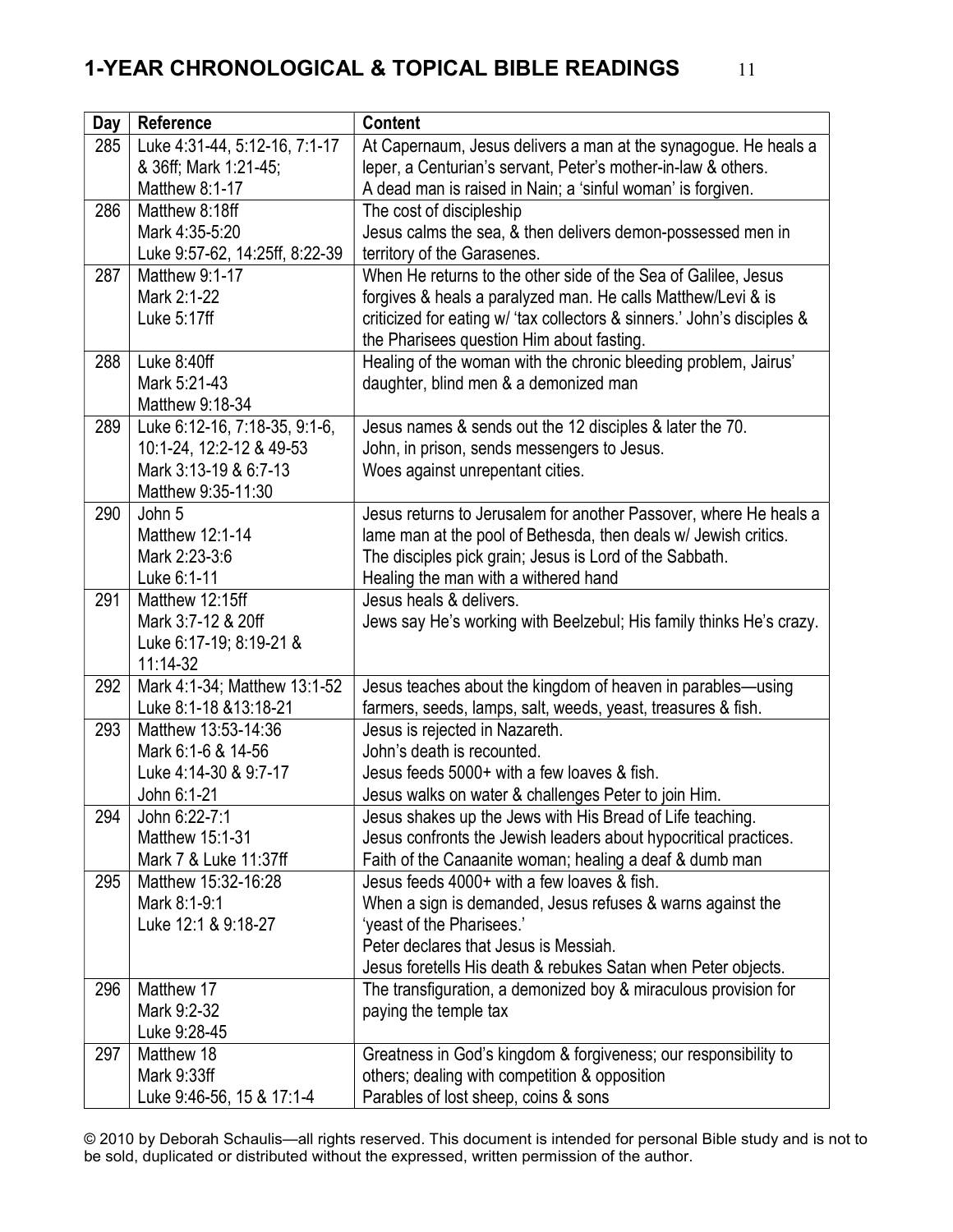| <b>Day</b> | Reference                                     | <b>Content</b>                                                                   |
|------------|-----------------------------------------------|----------------------------------------------------------------------------------|
| 298        | John 7:2-10:21                                | Teaching at the temple during the Feast of Tabernacles-Living                    |
|            |                                               | Water, Light of the World, Abraham's children & Good Shepherd                    |
|            |                                               | A woman caught in adultery is forgiven.                                          |
|            |                                               | A man born blind is healed & then excommunicated.                                |
| 299        | Luke 10:25ff, 13:1-17                         | The Good Samaritan; Mary & Martha                                                |
|            | John 10:22ff                                  | Conflicts with the Jews intensify, as Jesus confronts sin & heals on             |
|            |                                               | the Sabbath. At the Feast of Dedication (Hanukkah), Jesus is                     |
|            |                                               | almost stoned for saying He is one with the Father.                              |
| 300        | Luke 13:22-14:24 & 16                         | Parables of the narrow door, a wedding banquet, a shrewd                         |
|            | John 11                                       | business manager & Lazarus the leper vs. the rich man                            |
|            | Luke 17:11-19                                 | Lazarus of Bethany dies & is brought to life by Jesus 4 days later.              |
|            |                                               | Jesus heals 10 lepers, but only one returns to thank Him.                        |
| 301        | Matthew 19:1-20:16                            | Jesus teaches about divorce, blesses children & encounters the                   |
|            | Mark 10:1-31                                  | rich young ruler.                                                                |
|            | Luke 18:1-30                                  | Parables of the workers in the field, the persistent widow & the                 |
|            |                                               | Pharisee vs. the tax collector                                                   |
| 302        | Matthew 20:17ff                               | For a 3 <sup>rd</sup> time, Jesus foretells His suffering, death & resurrection. |
|            | Mark 10:32ff                                  | James, John & their mother request positions of honor.                           |
|            | Luke 18:31-19:10                              | Blind men see & Zacchaeus is saved, as Jesus goes thru' Jericho.                 |
| 303        | Matthew 21:1-22                               | The triumphal entry, followed by Jesus cleansing the temple again.               |
|            | Mark 11:1-25                                  | The cursed fig tree & a lesson in faith                                          |
|            | Luke 17:5-10 & 19:28ff                        |                                                                                  |
|            | John 12:12-19                                 |                                                                                  |
| 304        | Matthew 21:23ff                               | Jewish leaders question Jesus' authority, then He tells the parables             |
|            | Mark 11:26-12:12                              | of 2 sons & the landowner vs. the tenants                                        |
|            | Luke 20:1-19                                  |                                                                                  |
| 305        | Matthew 22                                    | Jesus' teachings during the Feast: the wedding banquet, paying                   |
|            | Mark 12:13-37                                 | tribute, marriage & the resurrection, the greatest commandments                  |
|            | Luke 20:20-44                                 |                                                                                  |
|            | John 12:20-36                                 |                                                                                  |
| 306        | John 12:37ff                                  | Unbelief of the Jews & woes on the religious leaders                             |
|            | Matthew 23<br>Luke 20:45-21:4                 | The widow's offering                                                             |
|            | Mark 12:38-44                                 |                                                                                  |
| 307        | Matthew 24:1-31                               | End-times prophecies                                                             |
|            | Mark 13:1-27                                  |                                                                                  |
|            | Luke 21:5-28                                  |                                                                                  |
| 308        | Mark 13:28ff                                  |                                                                                  |
|            | Matthew 24:32-25:46                           | Parables of the fig tree, the thief, the unwise steward, 10 virgins,             |
|            |                                               | the talents/minas & the sheep vs. goats                                          |
|            | Luke 12:35-48, & 54-56,<br>17:20ff & 19:11-27 |                                                                                  |
| 309        | Matthew 26:1-35                               | At a banquet hosted by Simon the leper 2 days before Passover,                   |
|            | Mark 14:1-31                                  | Mary (Lazarus' sister) anoints Jesus. Judas take offense & agrees                |
|            | Luke 22:1-38                                  | to betray Jesus to the Jews. At the Last Supper, Jesus washes the                |
|            | John 12:1-11 & 13:1-38                        | disciples' feet. He predicts His abandonment & Peter's denial.                   |
|            |                                               |                                                                                  |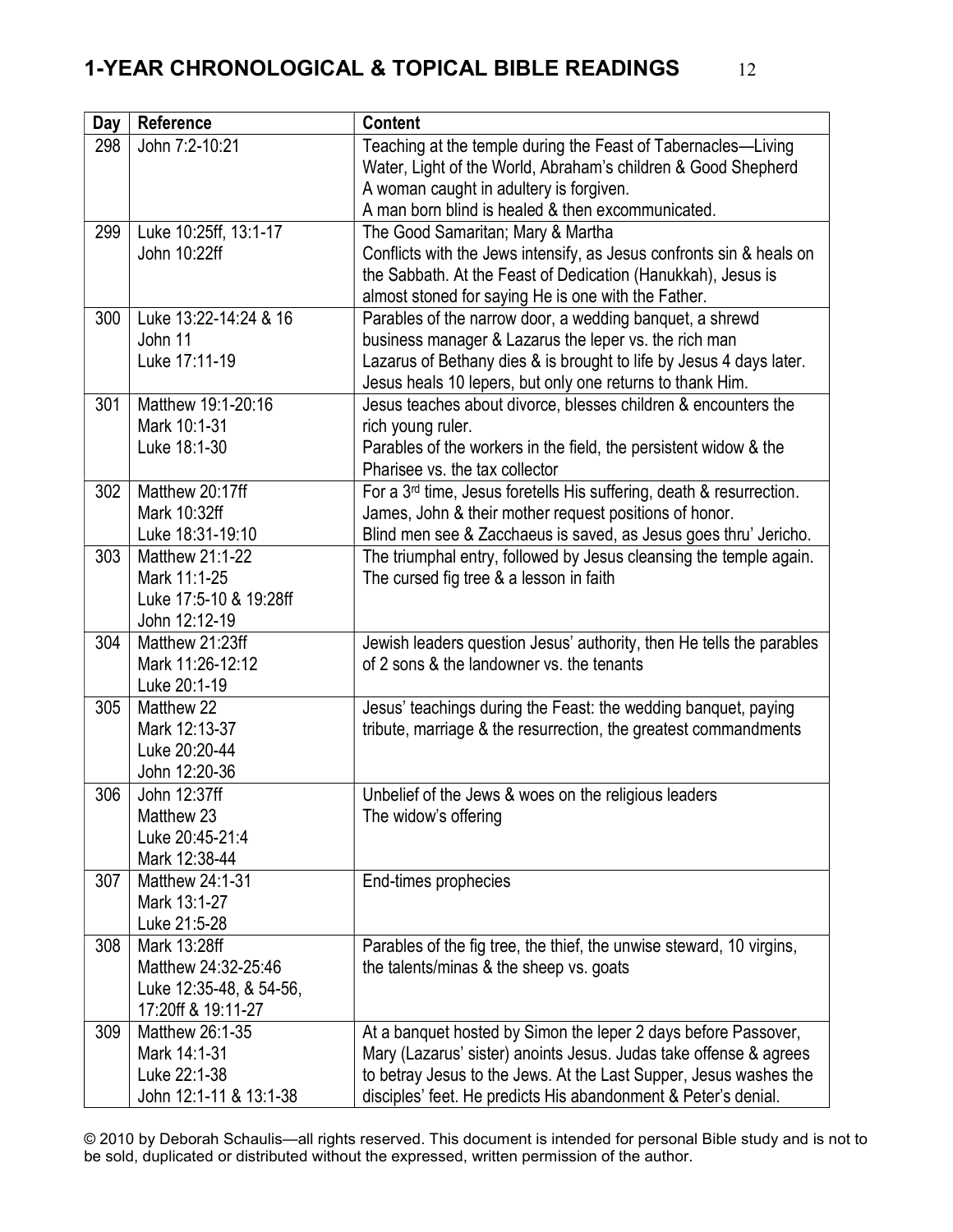| Day | Reference                     | <b>Content</b>                                                                                                                   |
|-----|-------------------------------|----------------------------------------------------------------------------------------------------------------------------------|
| 310 | John 14-17                    | On the way to Gethsemane, Jesus comforts His disciples, explains                                                                 |
|     |                               | the vine principle, promises His return & the ministry of the Holy                                                               |
|     |                               | Spirit, then prays for them.                                                                                                     |
| 311 | Matthew 26:36ff               | Jesus prays in the Garden of Gethsemane.                                                                                         |
|     | Mark 14:32ff                  | He is betrayed by Judas & arrested.                                                                                              |
|     | Luke 22:39ff                  | Jesus heals the man whose ear is cut off, then the disciples flee.                                                               |
|     | John 18:1-27                  | Jesus' trial before the Jews & Peter's denial.                                                                                   |
| 312 | Matthew 27                    | Judas returns his blood money, & then hangs himself.                                                                             |
|     | Mark 15                       | The Jews buy the Potter's field.                                                                                                 |
|     | Luke 23                       | Jesus' trials before Pontius Pilate & Herod                                                                                      |
|     | John 18:28-19:42              | His scourging, crucifixion, death & burial                                                                                       |
| 313 | Matthew 28:1-15,              | As promised, Jesus is raised from the dead 3 days later.                                                                         |
|     | Mark 16:1-14,                 | Jewish leaders bribe the soldiers guarding the tomb to lie about it.                                                             |
|     | Luke 24:1-43 & John 20        | Jesus appears to the women & His followers.                                                                                      |
| 314 | John 21                       | Jesus' restoration of Peter.                                                                                                     |
|     | Matthew 28:16ff; Mark 16:15ff | The Lord's final instructions before He ascends into heaven.                                                                     |
|     | Luke 24:44ff; Acts 1:1-11     |                                                                                                                                  |
| 315 | Acts 1:12-2:47                | Judas' replacement is chosen.                                                                                                    |
|     |                               | At Pentecost, those in the Upper Room are filled with the Spirit.                                                                |
|     |                               | Peter's sermon & the conversion of 3,000; early church fellowship                                                                |
| 316 | Acts 3-5                      | Healing a lame beggar & facing the Sanhedrin                                                                                     |
|     |                               | The believers share all, but Ananias & Saphira are killed for lying.                                                             |
|     |                               | More persecution                                                                                                                 |
| 317 | Acts 6-8                      | Following a dispute over food distribution, 7 deacons are chosen.                                                                |
|     |                               | Deacon Stephen's arrest, testimony & stoning                                                                                     |
|     |                               | The ministry of the deacon, Phillip the evangelist                                                                               |
| 318 | Acts 9:1-11:18                | Saul's conversion & early witnessing                                                                                             |
|     |                               | Peter raises Dorcas & witnesses to the centurion, Cornelius.                                                                     |
| 319 | Acts 11:19-14:28              | The church in Antioch                                                                                                            |
|     |                               | James & Peter are arrested. James is killed, but Peter escapes.                                                                  |
|     |                               | Paul & Barnabus embark on their 1 <sup>st</sup> missionary journey-to                                                            |
|     | Acts 15-17                    | Cyprus, Psidian Antioch, Iconium, Lystra & Derbe.                                                                                |
| 320 |                               | The council at Jerusalem regarding Gentile Christians                                                                            |
|     |                               | A dispute over John Mark separates Paul & Barnabus.                                                                              |
|     |                               | Paul & Silas begin a 2 <sup>nd</sup> missionary journey—to Derbe, Lystra,                                                        |
| 321 | James 1-3                     | Philippi, Thessalonica, Berea & Athens. Timothy joins the team.                                                                  |
|     |                               | James, brother of Jesus, writes about trials/temptations, hearing vs.                                                            |
| 322 | James 4-5                     | doing, favoritism, faith vs. works, taming the tongue & wisdom<br>Submitting to God & resisting the devil, assumptions about the |
|     |                               | future, warning the rich, perseverance & prayers of faith                                                                        |
| 323 | Galatians 1:1-4:7             | Paul confronts legalism, defends his credentials & explains grace                                                                |
|     |                               | through faith in Christ vs. the Law.                                                                                             |
| 324 | Galatians 4:8-6:18            | Paul warns about circumcision, using Hagar & Sarah to illustrate                                                                 |
|     |                               | slavery under the Law vs. freedom in salvation by grace.                                                                         |
|     |                               |                                                                                                                                  |
|     |                               | Living by the flesh vs. living by the Spirit                                                                                     |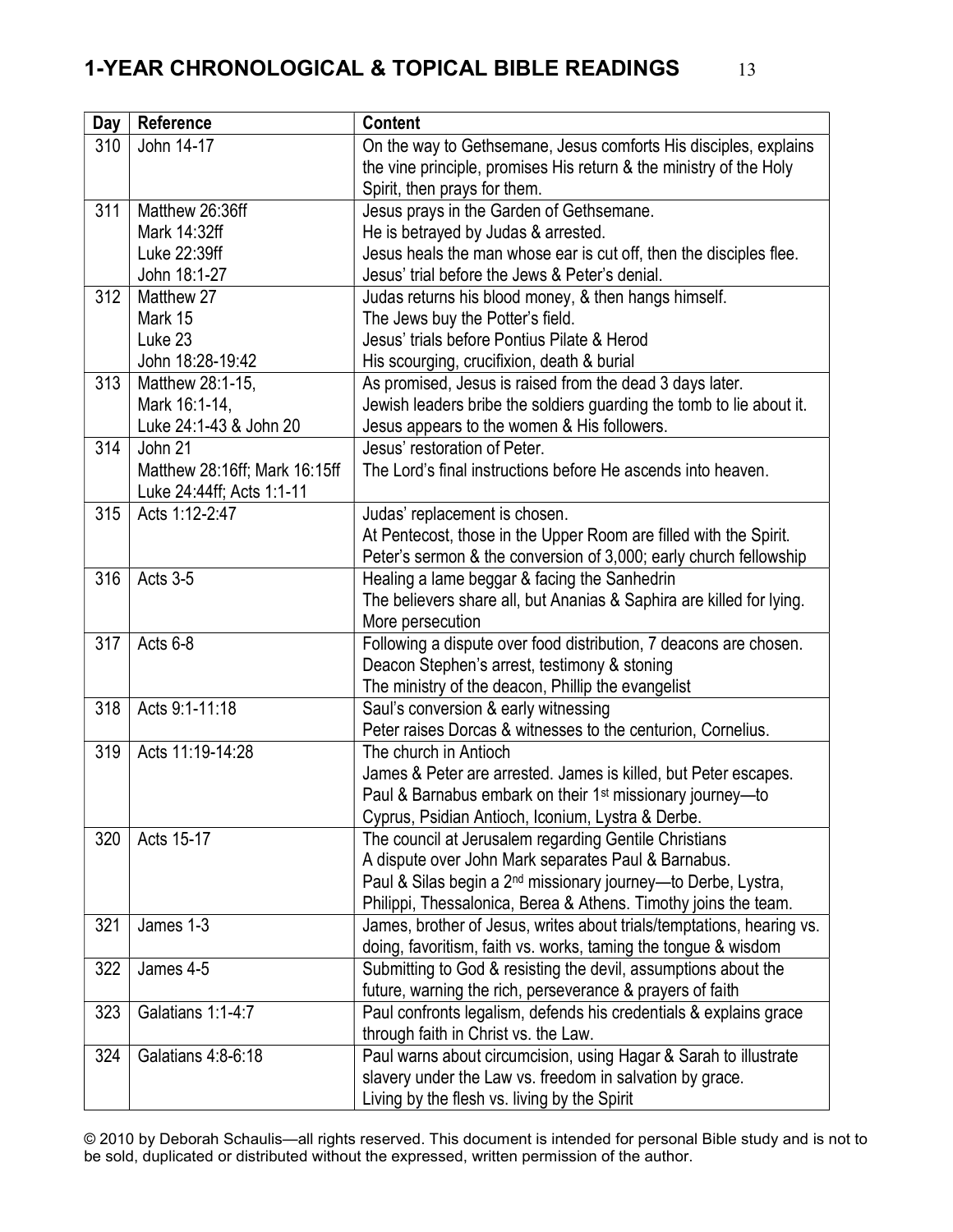| Day | Reference           | <b>Content</b>                                                                      |
|-----|---------------------|-------------------------------------------------------------------------------------|
| 325 | 1 Thessalonians     | Paul's 1 <sup>st</sup> letter to the Thessalonian church, after leaving the city-   |
|     |                     | living the pure life, the 2 <sup>nd</sup> coming & miscellaneous instructions       |
| 326 | 2 Thessalonians     | 2 <sup>nd</sup> letter to Thessalonica-antichrist, perseverance & laziness          |
| 327 | Acts 18-19          | More of Paul's 2 <sup>nd</sup> journey-to Corinth & Ephesus                         |
|     |                     | Priscilla, Aquila & Apollos                                                         |
| 328 | 1 Corinthians 1-4   | Paul's 1 <sup>st</sup> letter to the church in Corinth-Divisions in the church,     |
|     |                     | divine wisdom & spiritual leaders                                                   |
| 329 | 1 Corinthians 5-7   | Church discipline, lawsuits, sexual immorality vs. godly marriage                   |
| 330 | 1 Corinthians 8-10  | To eat or not to eat, apostolic privileges, lessons from Israel                     |
| 331 | 1 Corinthians 11-14 | Guidelines for worship & the Lord's Supper                                          |
|     |                     | Gifts of the Spirit & their proper function; agape love                             |
| 332 | 1 Corinthians 15-16 | The resurrection of Christ & believers; giving; personal requests                   |
|     | Acts 20:1-21:14     | Traveling back through Macedonia & Greece, Paul raises Eutychus                     |
|     |                     | from the dead & the Holy Spirit warns of trials in Jerusalem.                       |
| 333 | 2 Corinthians 1-3   | Paul's 2 <sup>nd</sup> letter to the Corinthians-regarding God's comfort; a         |
|     |                     | change in Paul's plans; forgiving the sinner; the new covenant                      |
| 334 | 2 Corinthians 4-7   | Containers of God's grace; our heavenly homes; ministry of                          |
|     |                     | reconciliation; being unequally yoked                                               |
|     |                     | Paul describes his hardships for the Gospel & justifies his 1 <sup>st</sup> letter. |
| 335 | 2 Corinthians 8-9   | Principles of giving; the offering for the church in Jerusalem                      |
| 336 | 2 Corinthians 10-13 | Paul gives his credentials & urges reforms before his 3rd visit.                    |
| 337 | Romans 1-4          | Paul introduces himself & his message to the believers in Rome.                     |
| 338 | Romans 5-8          | Our legacies of death & life in Adam & Christ; marriage illustration;               |
|     |                     | walking by the flesh vs. walking by the Spirit                                      |
| 339 | Romans 9-11         | God's choice of the Jews; their rebellion & promised restoration                    |
| 340 | Romans 12-16        | Spiritual gifts, love, submission to authorities, deference to weaker-              |
|     |                     | willed believers; Paul's ministry, plans to visit Rome & greetings                  |
| 341 | Acts 21:15-23:35    | Rioting in Jerusalem; Paul's arrest & testimony before the Jews;                    |
|     |                     | assassination plot & move to Felix's palace                                         |
| 342 | Acts 24-26          | Paul's testimony before Felix, Festus, Agrippa & Bernice                            |
| 343 | Acts 27-28          | Paul's trip to Rome & 2-year imprisonment                                           |
|     | Philemon            | Paul writes to Philemon, appealing for the freedom of Onesimus,                     |
|     |                     | the runaway slave who came to him while he was in Rome.                             |
| 344 | Ephesians 1-3       | Paul's encouragement, thanksgiving & prayers for the Ephesians                      |
|     |                     | Our life & unity in Christ; Paul's ministry                                         |
| 345 | Ephesians 4-6       | Christian lifestyle; domestic instructions; armor of God                            |
| 346 | Colossians          | Paul's prayers & thanks for the believers in Colosse                                |
|     |                     | Christ's divine role & nature; Paul's ministry & message                            |
|     |                     | Christian lifestyle; domestic instructions                                          |
| 347 | Philippians         | Paul's encouragement from prison to the believers in Philippi                       |
|     |                     | Imitate Christ's humility & look forward to exaltation w/ Him.                      |
|     |                     | Paul's helpers, his credentials, challenges & joy                                   |
| 348 | 1 Timothy 1-3       | Paul's 1 <sup>st</sup> letter of encouragement & instruction to Timothy at          |
|     |                     | Ephesus regarding false teachers vs. godly instruction, proper                      |
|     |                     | worship & choosing leaders                                                          |